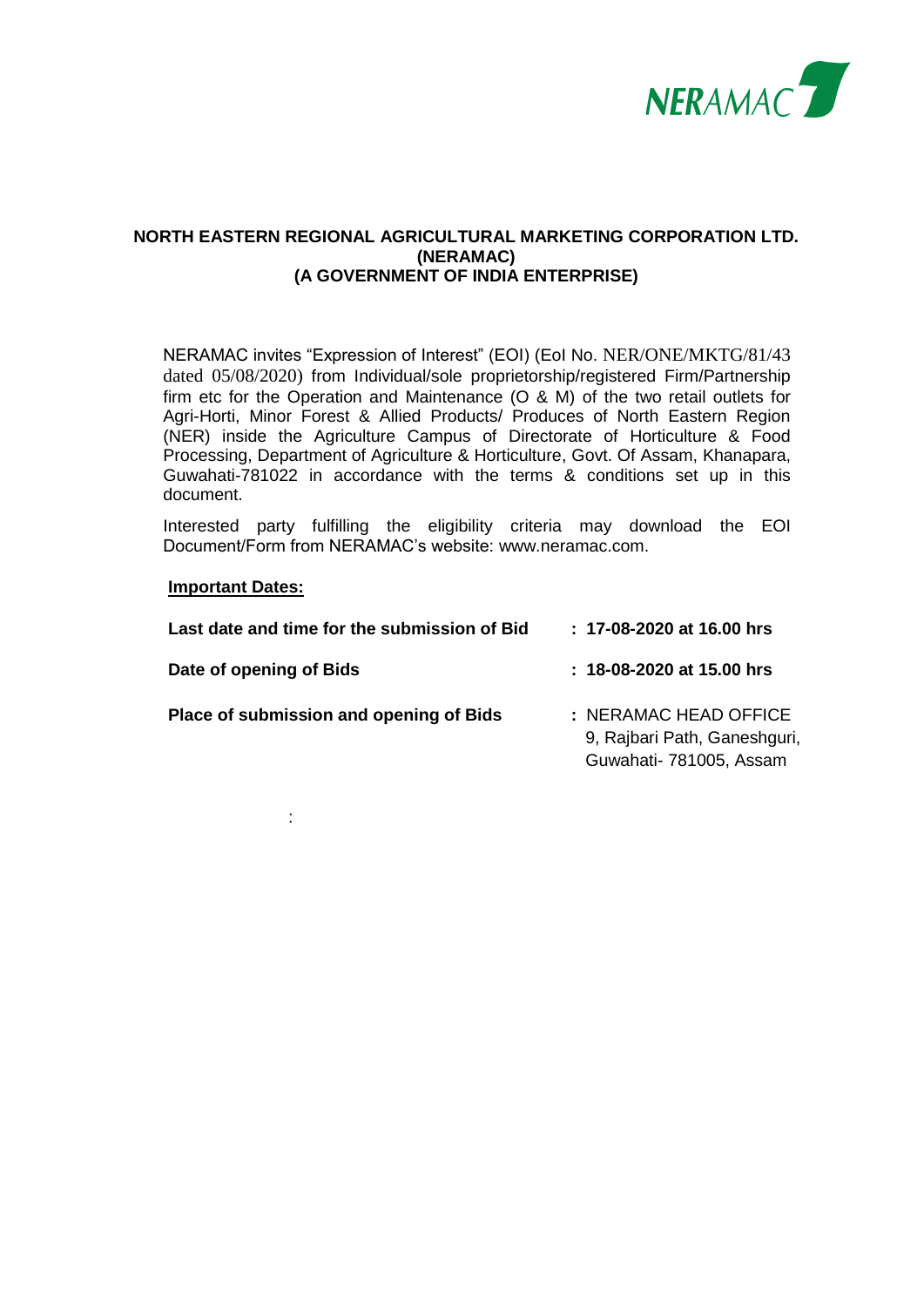### **INTRODUCTION**

North Eastern Regional Agricultural Marketing Corporation Ltd. (NERAMAC) is a Government of India Enterprise under the administrative control of the Ministry of Development of North Eastern Region (DoNER), Government of India, New Delhi. It is working for the development and marketing of agri-horticulture product within and outside the north eastern region of India as well as supply of input tools and equipments etc. required for the development of horticulture and agro based industry in the region for the past 38 years since its incorporation in the year 1982.

# **TERMS & CONDITIONS**

- 1. To provide services for operating and maintaining the retail outlets for Agri-Horti, Minor Forest & Allied Products/ Produces of North Eastern Region (NER) and other related activities including day to day operations. Organic and Naturally grown / processed Agri- Horti Produce/ Products of NER, hence only naturally grown Agri-Horti, Minor Forest and Allied Produces/ Products shall be sold in the outlet. In case to fill up the product basket, products from other states can be introduced only with due approval from NERAMAC authorities.
- 2. NERAMAC shall keep minimum 25% of exclusive showcasing area for display/show casing and sale of NERAMAC branded products and balance space shall be used by selected party strictly for showcasing/sale of their products.
- 3. The selected party shall pay the incidental charges such as Electricity, Water, Maintenance, Insurances, damages etc. on actual basis. The selected party/parties shall be responsible for any damage to designated places and cost of damage has to be borne by the selected party.
- 4. The successful bidder shall provide NERAMAC an amount of **Rs. 25,000/- (Rupees Twenty Five Thousand only)** towards Security Deposit, in the form of TDR/ FDR/ CDR/ pledged in favour of NERAMAC Ltd., drawn on a scheduled commercial Bank which will be refunded on expiry of the agreement simultaneously with delivery of vacant and peaceful possession of the allotted space to NERAMAC after adjusting against a damage cost to the allotted space.
- 5. The selected parties shall pay NERAMAC fixed 10 percent exclusive of GST from the revenue generated from the sale of their products and shall retain 10 percent of the revenue generated from the sale of NERAMAC' branded products and deposit the balance 90 percent in NERAMAC's Bank Account.
- 6. The selected party/parties shall follow authenticated accounting system which can be integrated with NERAMAC accounting system (Tally).Daily/Weekly & Monthly reports should be made available by the selected parties.
- 7. The accounts will be settled on fortnightly basis.
- 8. The tenure will be decided on the execution of the Agreement.
- 9. All the papers of EOI document with terms and conditions should be duly signed by the Bidders on each page as a token of acceptance of all the terms and conditions.
- 10. NERAMAC may terminate the EOI process at any time and without assigning any reason. NERAMAC makes no commitments, express or implied, that this process will result in a business transaction with anyone.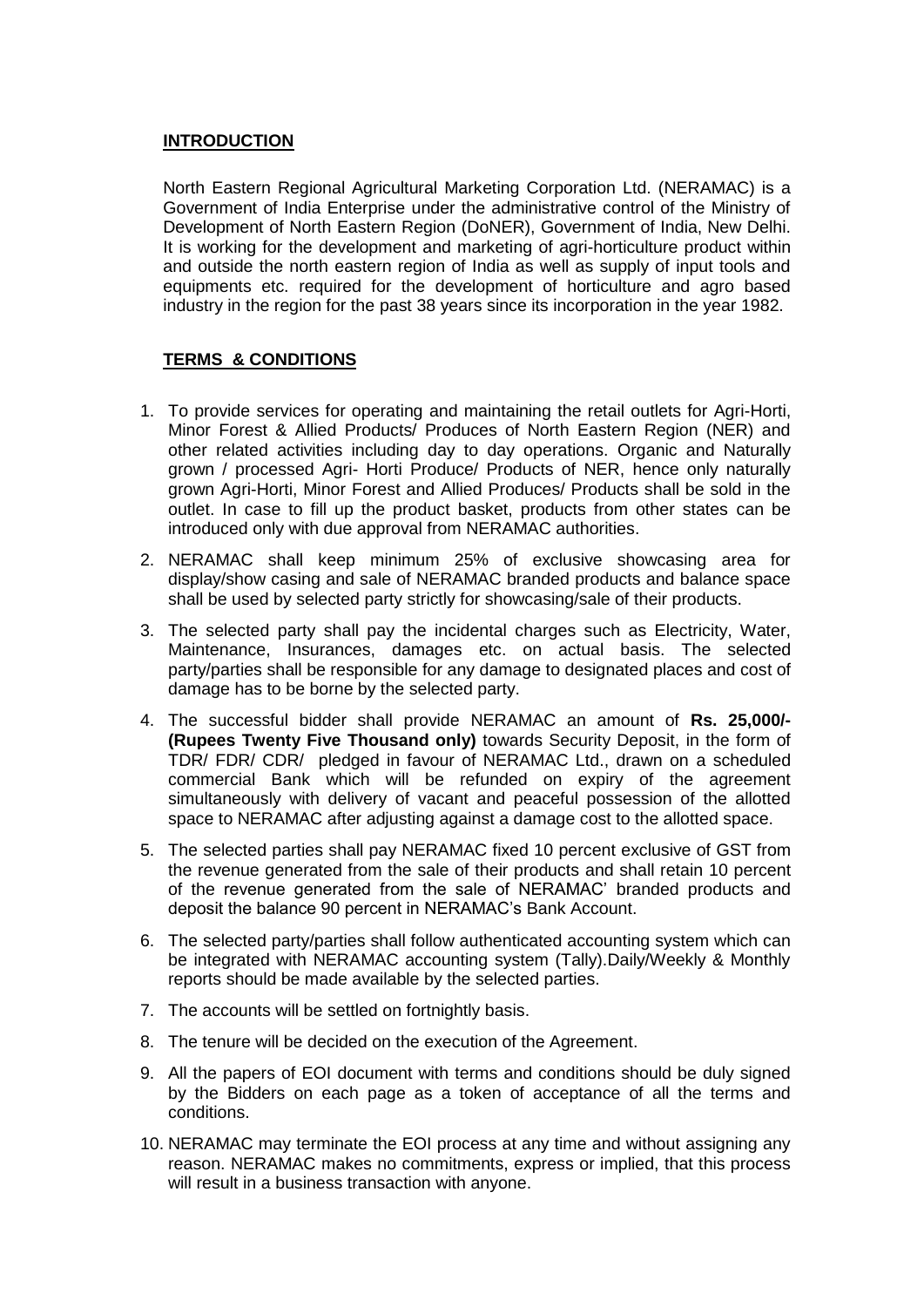11. In case of any dispute or differences arising on the terms and conditions of the EOI or contract as the case may be the decision of the Managing Director of NERAMAC shall be final and binding on both the parties.

### **ELIGIBILITY CRITERIA**

- 1. The Bidder should be an Individual/sole proprietorship/registered Firm/Partnership firm having experience in handling Agri-Horti, Minor Forest & Allied Products/ Produces of North Eastern Region (NER)/ Organic and Naturally grown / processed Agri- Horti Produce/ Products of NER.
- 2. Copies of Original documents defining the constitution or legal status, place of registration, and principal place of business; written power of attorney of the signatory of the Bid to commit the bidder.
- 3. The bidder should have valid Registration Certificate /Trade License/ PAN Card /GST Registration etc/Udyog AADHAR
- 4. Preference will be given to Women Entrepreneur.
- 5. Preference will be given to entrepreneurs from SC/ST category/Economically Weaker Group or Physically Handicap.

### **PROCEDURE FOR SELECTION**:-

All the applications received in response to EOI will be scrutinized by the Evaluation Committee. The decision of the Evaluation Committee shall be final. No correspondence will be entertained outside the process of negotiation/discussion with the Committee.

Signature of Bidder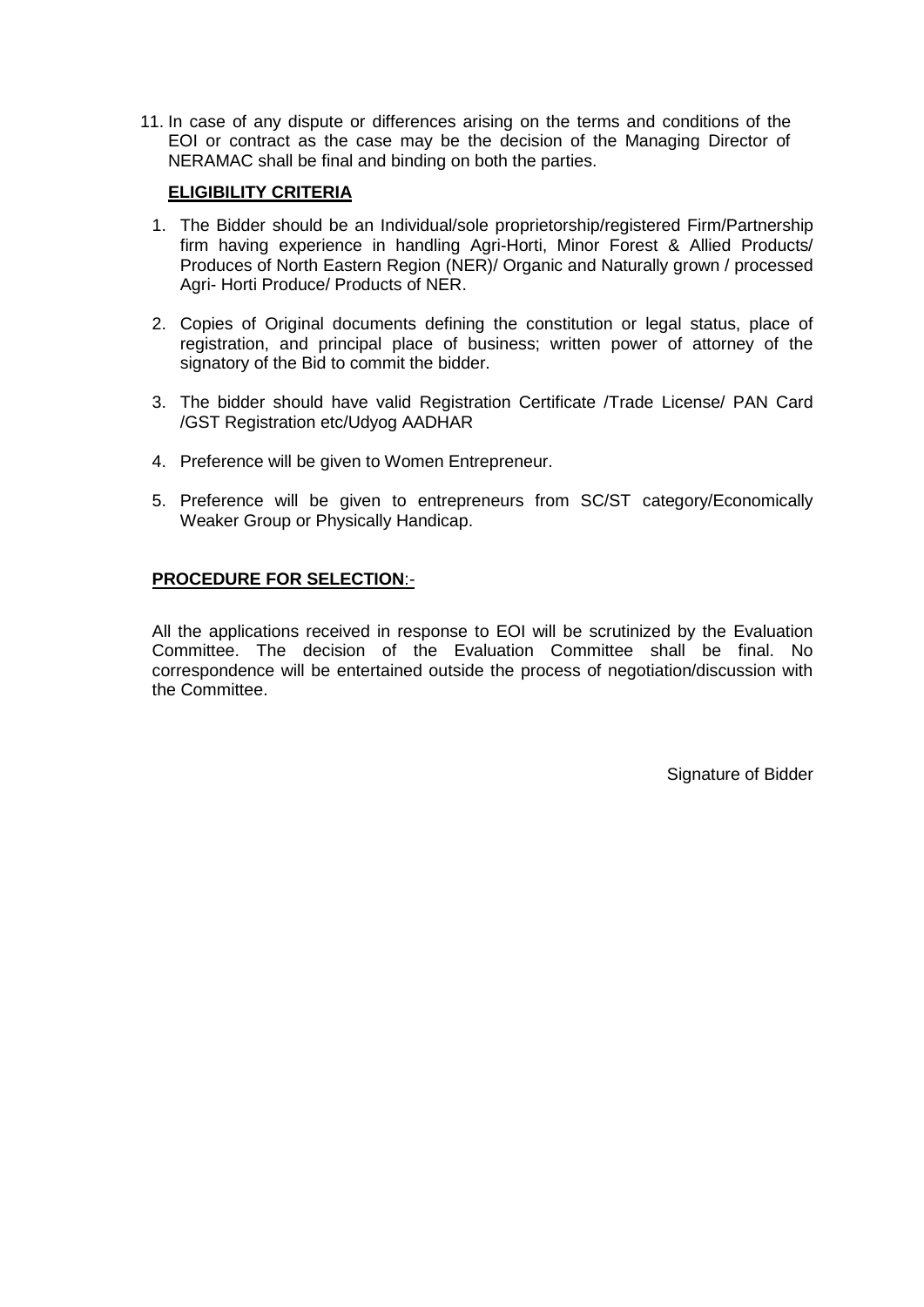## **FORMAT FOR SUBMISSION OF EXPRESSION OF INTEREST(EOI)**

To,

The Managing Director, NERAMAC Ltd. 9, Rajbari Path, G.S Road, Guwahati – 781005, Assam,

#### **Subject: EOI for selection of party for the operation and maintenance of two outlets for agri-horti, minor forest and allied products/ produces of north eastern region (ner) at Agriculture Campus of [Directorate of Horticulture & Food](http://dirhorti.assam.gov.in/)  [Processing,](http://dirhorti.assam.gov.in/) [Department of Agriculture & Horticulture,](http://agri-horti.assam.gov.in/) Govt. Of Assam, Khanapara, Guwahati-781022**

Dear Sir,

The undersigned having read and examined in detail all the EOI documents pertaining to your assignment; do hereby express the interest to do the work as specified in the scope of work.

| S.No. | <b>Information</b>                                                                                                                                                                           | <b>Details</b> |
|-------|----------------------------------------------------------------------------------------------------------------------------------------------------------------------------------------------|----------------|
| 1.    | Name of the Bidder (In capital<br>letters)                                                                                                                                                   |                |
| 2.    | <b>Status</b><br>(Sole proprietorship/registered<br>Firm, Partnership Firm/ registered<br>Cooperative Society/Company<br>incorporated under Companies<br>Act) with details and proof thereof |                |
| 3.    | <b>Registered Office Address</b>                                                                                                                                                             |                |
| 4.    | Telephone No                                                                                                                                                                                 |                |
| 5.    | Email/Website address:                                                                                                                                                                       |                |
| 6.    | PAN No:<br>(Copy to be enclosed)                                                                                                                                                             |                |
| 7.    | TAN No./Udhyog Aadhar<br>(Copy to be enclosed)                                                                                                                                               |                |
| 8     | <b>GST Registration No:</b>                                                                                                                                                                  |                |